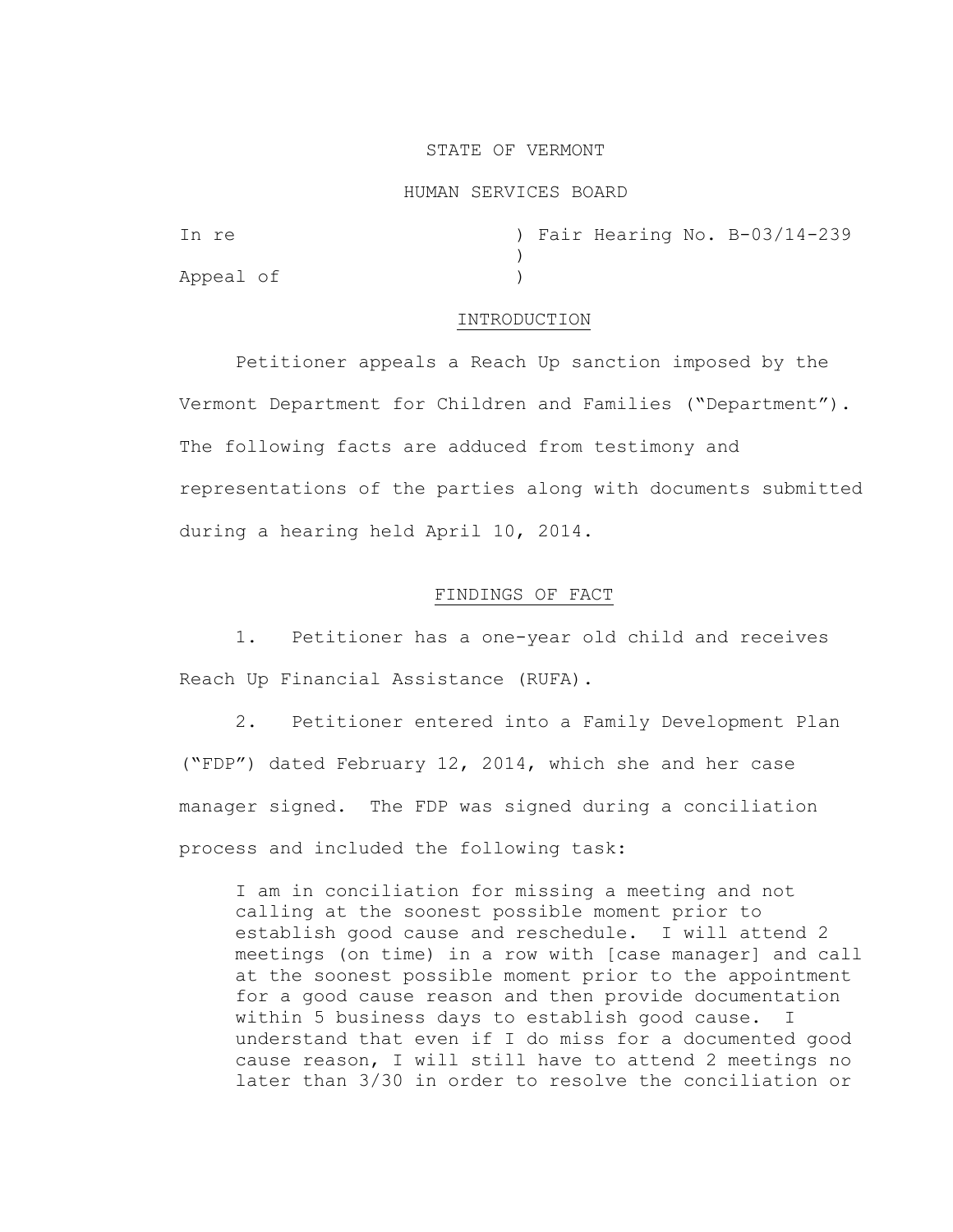I will be sanctioned. If I miss [without] established good cause I will move straight to sanction. I also understand that it is my responsibility to arrange transportation and if I rely on someone else for a ride and do not make it here on time, that will not be considered good cause since I am close enough to walk if I plan ahead on time.

3. Pursuant to her FDP, petitioner had two meetings scheduled with her case manager, including one meeting scheduled for March 12, 2014 at 1:00 p.m. to work on her resume.

4. On the morning of March 12, at approximately 10:15 a.m., petitioner left a message for her case manager asking whether the appointment had been cancelled due to snowy weather and road conditions. Her case manager did not hear the message until 1:00 p.m.

5. Petitioner did not attend her appointment at 1:00 p.m. She arrived at her case manager's office after 1:00 p.m., and left a message for her just after 1:20 p.m. that she was in the waiting room for her appointment.

Petitioner's case manager came out to the waiting room at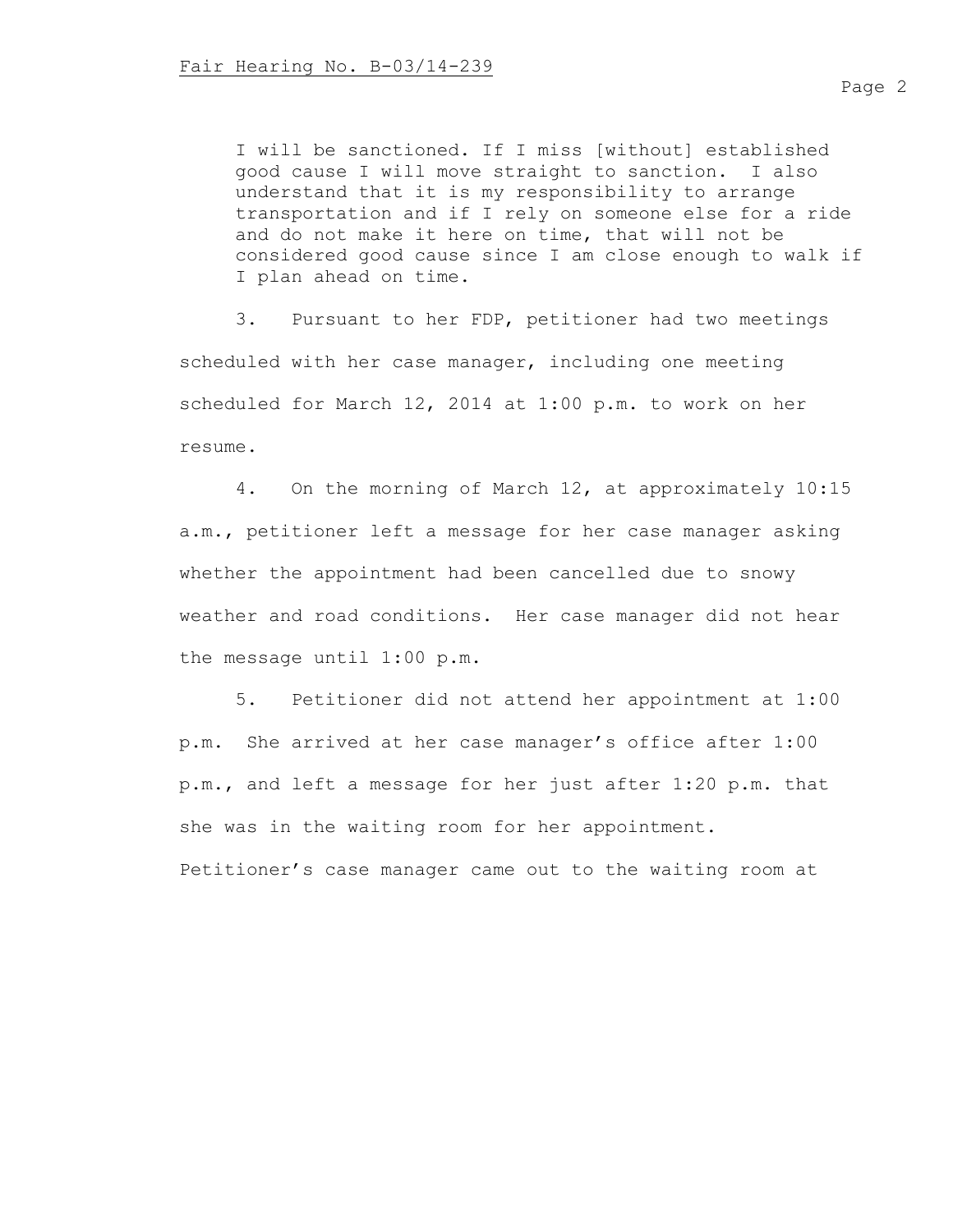1:15 p.m. and again just after 1:30 p.m., and did not find petitioner there.<sup>1</sup>

6. Petitioner arrived late for her March 12 meeting because she had traveled that morning from Burlington to Fairfax to pick up her niece from school, who was distressed due to a personal reason.<sup>2</sup> Petitioner does not drive but was driven, along with her one-year old, to Fairfax and back by her boyfriend.

7. Petitioner offered no explanation as to why her boyfriend was unable to pick up her niece on his own, nor, even if there was an explanation, why she did not leave enough time to return for her appointment. Petitioner also offered no explanation as to why she departed the waiting room after she left a message for her case manager and prior to her case manager coming out to find her, a span of approximately 10 minutes.

<sup>&</sup>lt;sup>1</sup> There is some dispute in the facts between the parties in respect that petitioner states she arrived for her appointment a few minutes prior to 1:15 p.m. However, it is undisputed that she left her case manager a phone message from the waiting room at 1:22 p.m. and had departed the waiting room by the time her case manager came out to find her at 1:33 p.m.

<sup>2</sup> No allegation was made that petitioner's niece was involved in any kind of emergency.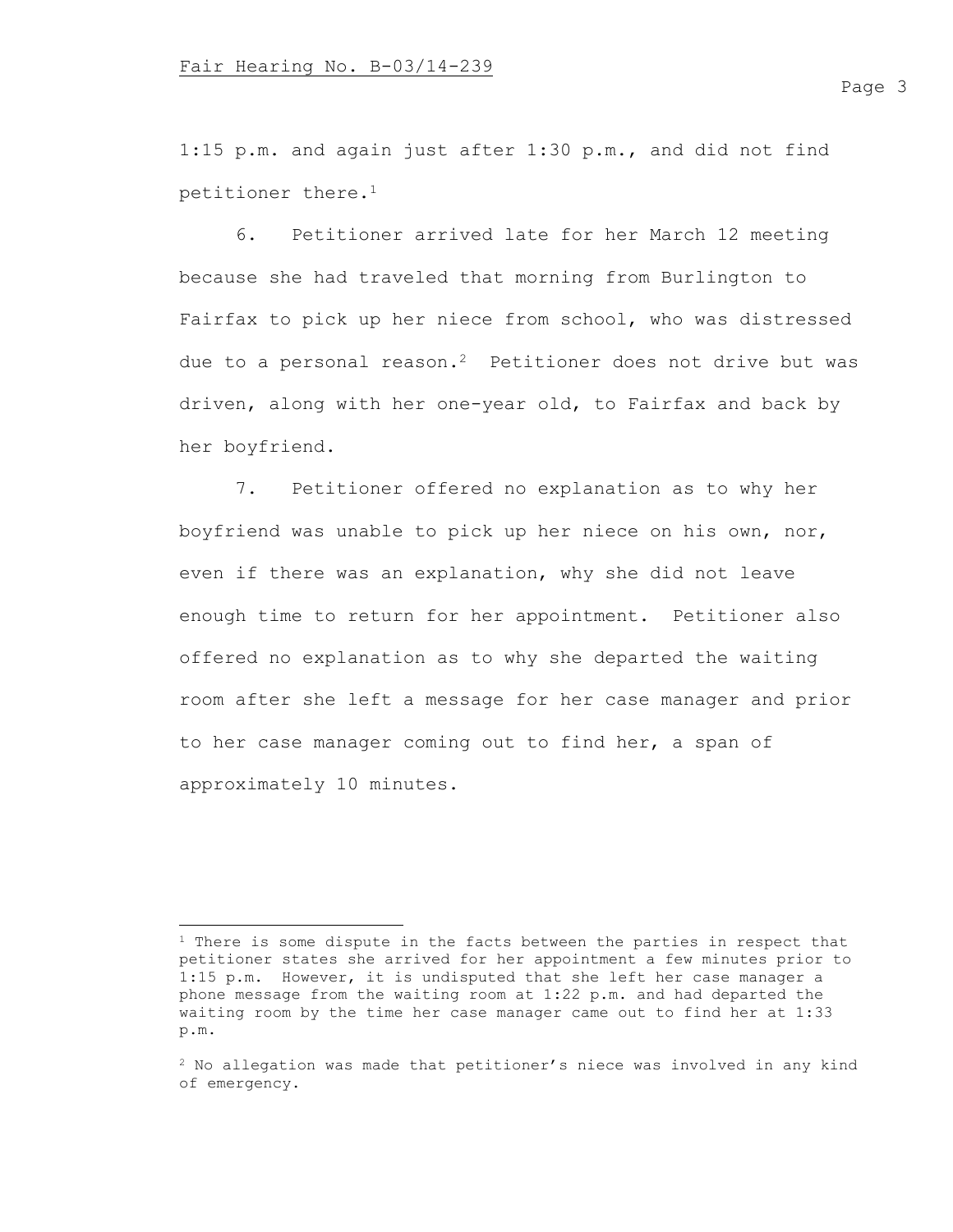8. Petitioner lives on a bus route less than a mile from the district office where the meeting was scheduled and may bring her child to case manager meetings as necessary.

9. It is undisputed that petitioner has had two conciliations within the last 60 months.<sup>3</sup>

# ORDER

The Department's decision is affirmed.

# REASONS

The general purpose of the Reach Up program is to encourage economic self-sufficiency, support nurturing family environments, and ensure that children's basic needs are met. Reach Up Rules § 2200. Reach Up regulations provide the Department with the authority to impose a financial sanction on participants based on non-compliance – if the participant "fails to comply with services component requirements. . ." Reach Up Service Rules (RUSR) § 2375.

Non-compliance is defined generally by Rule 2370:

Reach Up participants must comply with all services component requirements. Noncompliance may be the result of a de facto refusal, which is implied by the participant's failure to comply with a requirement (rule

<sup>3</sup> Petitioner has since cured her non-compliance related to the March 12 meeting and is subject to a one-month reduction in her RUFA of 75 dollars as a result of this sanction, which may be deducted in whole over a period of several months.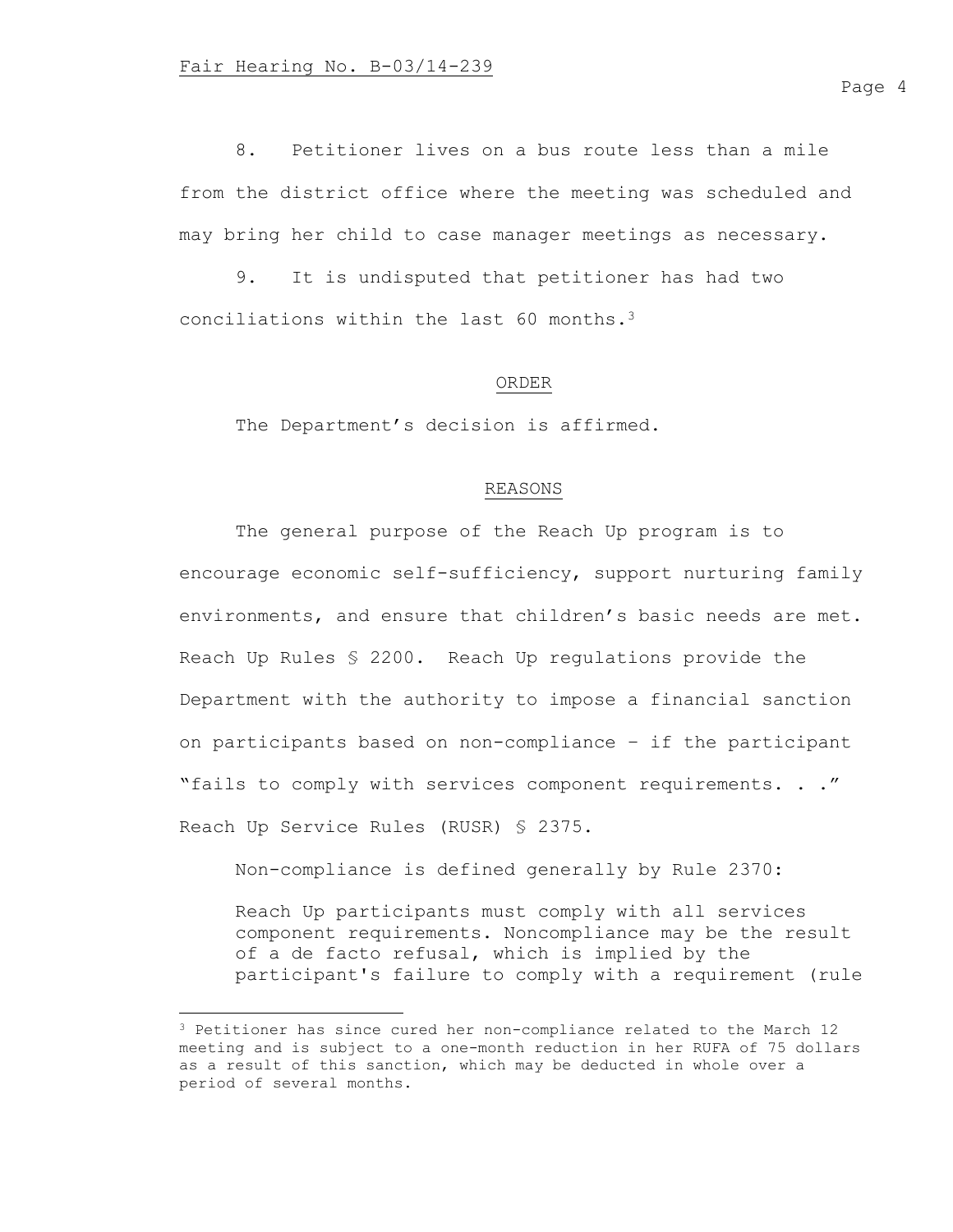2371.1), or an overt refusal (rule 2371.2). The department will excuse noncompliance supported by good cause (rule 2373).

RUSR § 2370.

A type of non-compliance includes a failure or refusal to "attend or participate fully in FDP activities." RUSR § 2371. The regulations also provide for a conciliation process through which "disputes related to an individual's failure to comply with services component requirements are resolved." RUSR § 2374. Successful completion of the conciliation process will prevent a financial sanction from being imposed. RUSR § 2374.1. Conciliation can only be initiated if the participant has not conciliated two disputes in the prior 60-month period. RUSR § 2374.

In this case, because two conciliations have occurred within the last 60 months, petitioner is not eligible for the conciliation process. There is no dispute that petitioner failed to attend the March 12 appointment. Reach Up regulations include a list of potential reasons for failing to meet a program requirement, such as a family emergency, inability to arrange for transportation, inclement weather which prevents attending an appointment, and child-care needs, among several other things. See RUSR § 2373.2